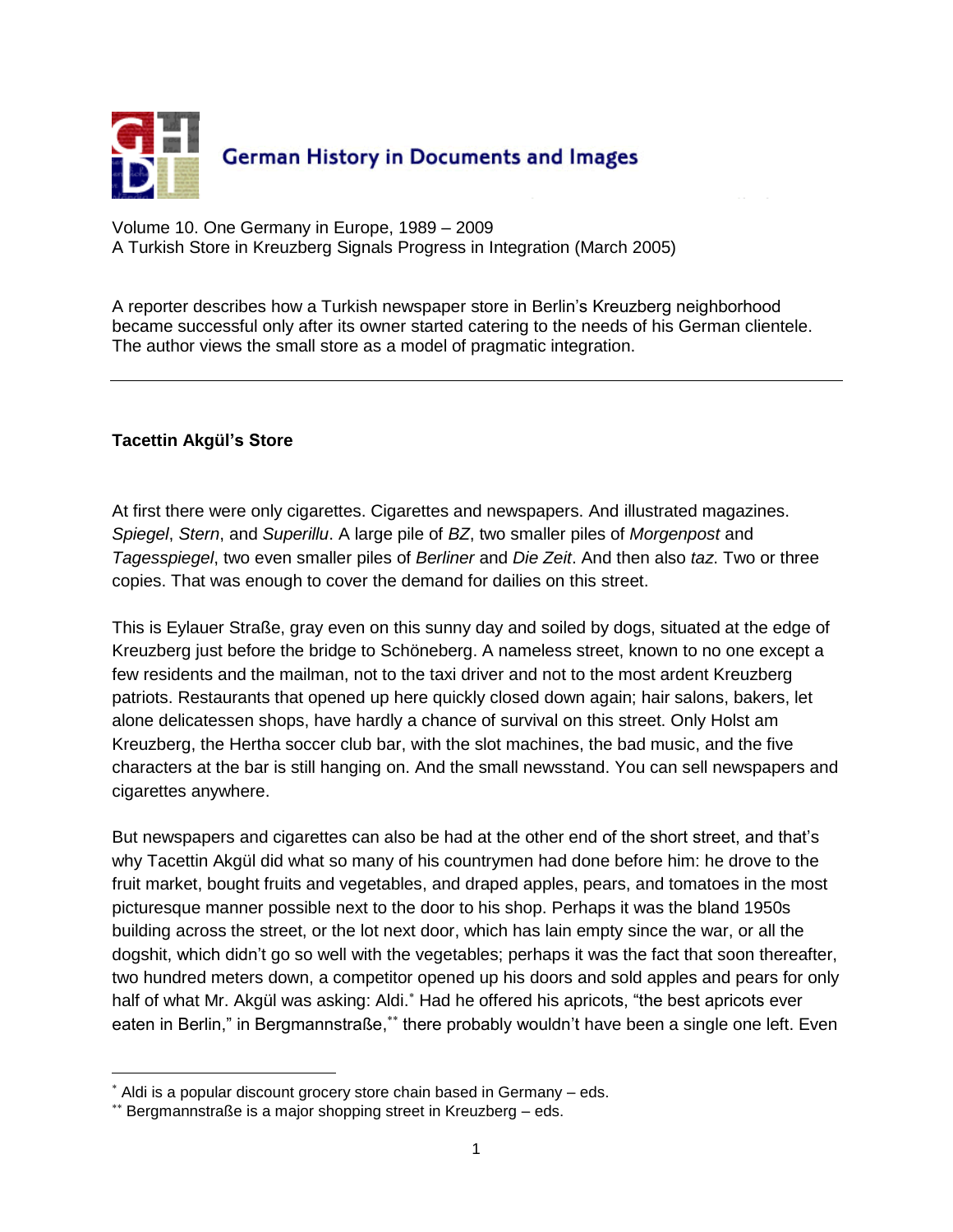at a price of 3 Euro. On Eylauer Straße, however, even Berlin's best apricot didn't stand a chance.

And so he came up with something else. Cleared away the fruit crates and set up a refrigerator with butter, gouda, milk, *Mettwurst* sausage, ham, and yogurt. Stocked a shelf full of noodles and tomato paste, jams and Nutella. You know, the kind of stuff that the people on Eylauer Straße eat. And the people on Eylauer Straße were nearly all Germans. With five-liter buckets of Turkish yogurt, garlic sausages, and flatbread, Mr. Akgül would have quickly gone out of business on Eylauer Straße.

But it is not only the selection of goods that is German. The tone in Mr. Akgül's small store is also German. It is the defiant humor of the Berlin pensioners with their sayings, the charmingly brash style of those who buy canned beer, the complaining and critical tone of those who are now somehow living "from support" and are still here on this street. They all have much to tell, and since hardly anyone still listens to them other than the baker, the newspaper vendor, and the tavern keeper, Mr. Akgül also talks. He talks, no matter whether he's selling a book of matches or a case of champagne. He prefers to laugh, make jokes. What else can he do if he doesn't want to be glum? "Three hundred sixty Euro," he says and pushes the pack of Camels toward the customer.

"Three hundred sixty" says his son, too; and like his father, he also has to scratch his head when he adds things up. And yet Cihan Akgül skipped eighth grade; Cihan even got into to the Lessing Gymnasium a long time ago, and they don't take just anyone there, certainly not every Turk. They took him; in two years he'll graduate. Nonetheless, in the afternoons he is often still in his father's shop, makes the same stupid jokes, because stupid jokes are the best ones, anyhow, and makes a math mistake because his eyes had just followed someone who passed by the window. But for every mistake he immediately comes up with a perfect excuse. That bespeaks someone who is learning something in school.

"Next year Cihan won't be in the store anymore," says the father. "He's going to get his *Abitur*." You sense the pride, even though Tacettin Akgül says it matter-of-factly while organizing the newspapers. He's been here for 25 years now; he has three children. But he hasn't learned much German. Barely the headlines. He knows just enough to plunge into Germany's bold-print life. "Gysi's in hospital, did you read that?" Or: "Möllemann's parachute didn't open." Or: "The Germans have too little sex. It says so right here!" A newspaper vendor, says Tacettin Akgül, "is something like a news vendor. In the old days they used to announce news from the tower." So you see, newspaper vendors are always up-to-date.

The only time Tacettin and his son weren't the first ones to know something was when the Americans discovered Saddam Hussein in a hole in the ground. A customer came with the latest news. "Really?," Cihan asked and at first didn't want to believe it. After all, most of what's said between the newspapers and the grocery shelves shouldn't be taken so seriously. Then he said: "That's good. This guy dragged our religion into the dirt!" Even though Cihan isn't a